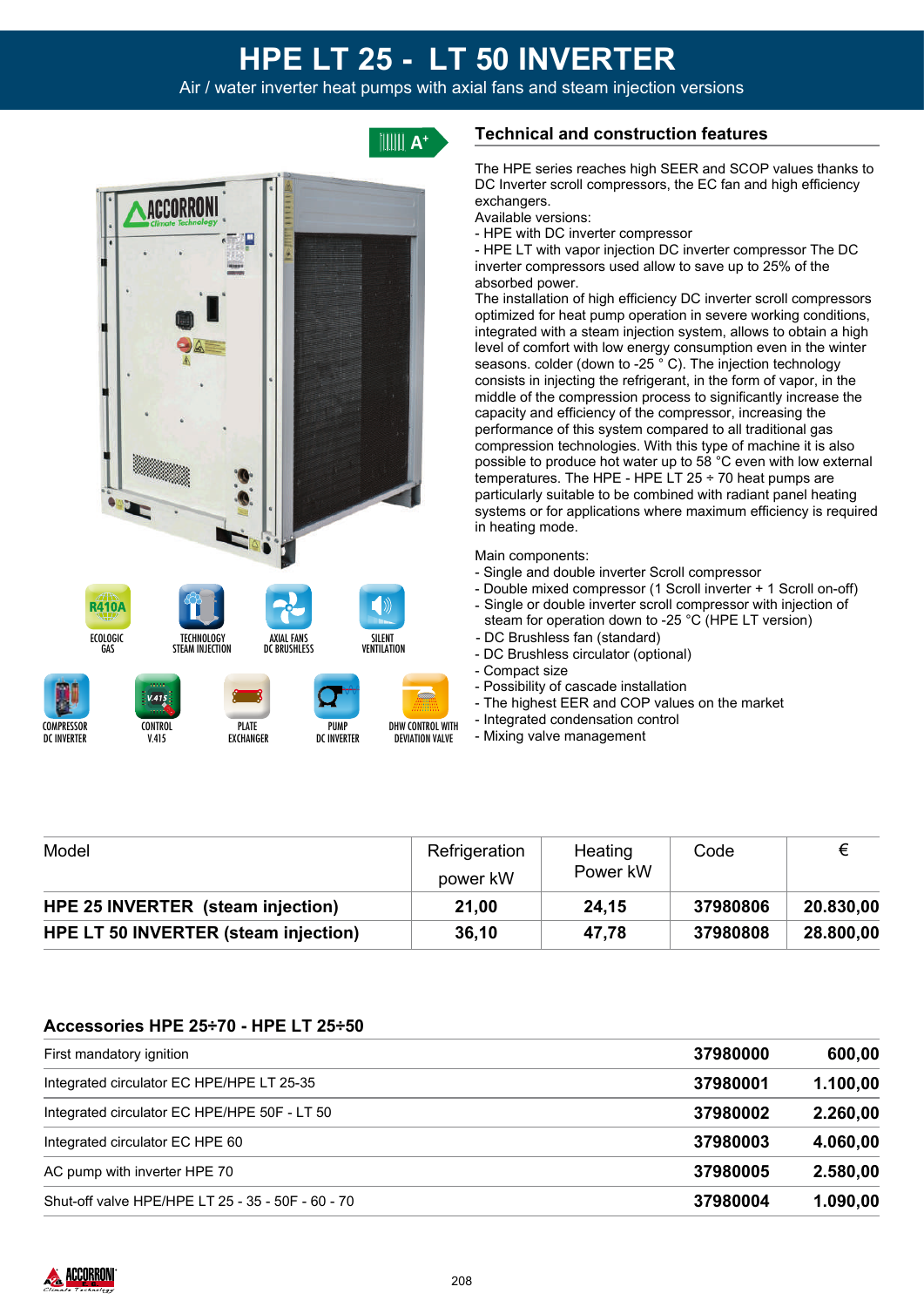| Accessori HPE LT 25 - HPE LT 50 INVERTER                                   | Codice   | €        |
|----------------------------------------------------------------------------|----------|----------|
| HPE / HPE LT 25 - 35 silencing kit                                         | 37980008 | 180,00   |
| Kit super silenziamento HPE/HPE LT 25                                      | 37980010 | 1.030,00 |
| HPE / HPE LT 25 super silencing kit                                        | 37980012 | 1.670,00 |
| Finguard anti-corrosion treatment                                          | 37980014 | 2.280,00 |
| Sequence control device, phase failure + minimum and maximum voltage relay | 37980016 | 360,00   |

### **Optional accessories supplied separately HPE 25÷70 - HPE LT 25÷50**

| Remote control touchscreen | 37980013 | 610,00 |
|----------------------------|----------|--------|
| Wall remote control        | 37980017 | 300,00 |
| Anti-vibration mounts      | 37980015 | 230,00 |
| Battery protection nets    | 37980018 | 470,00 |

### **Control V.415**

New control logic and display interface installed on all A2B Accorroni E.G. new generation HPE 25 ÷ 70 INVERTER - HPE LT 25  $\div$  50 INVERTER. Allows quick maintenance with parameters and firmware updates from USB peripheral. Memory increase with implementation of new logics.

### **Technology EC**

The EC technology at the base of the fan motor allows an efficiency of up to 90% and allows high levels of energy savings, significantly extending its life and making it almost maintenance free. These values pay off in safeguarding the environment and saving for the user. This product today presents the greatest possible link between economy and ecology.

#### **Thermal and acoustic insulation (silencing kit)**

The innovative thermoacoustic coat allows a reduction of noise up to 10% at certain rotation frequencies of the compressor. The particular multilayer structure allows thermal insulation which at very low temperatures reduces losses by up to 2% compared to standard insulation.







#### **Diffuser (super silencing kit)**

This diffuser increases the efficiency of the fan by allowing you to reduce its speed, lowering the sound pressure up to 7.2 dB (A) and energy consumption up to 27%. In this way it is possible to save substantial amounts of electricity for each fan per year. Alternatively, you can count on greater efficiency to improve air flow rates by up to 9% for the same energy consumption.



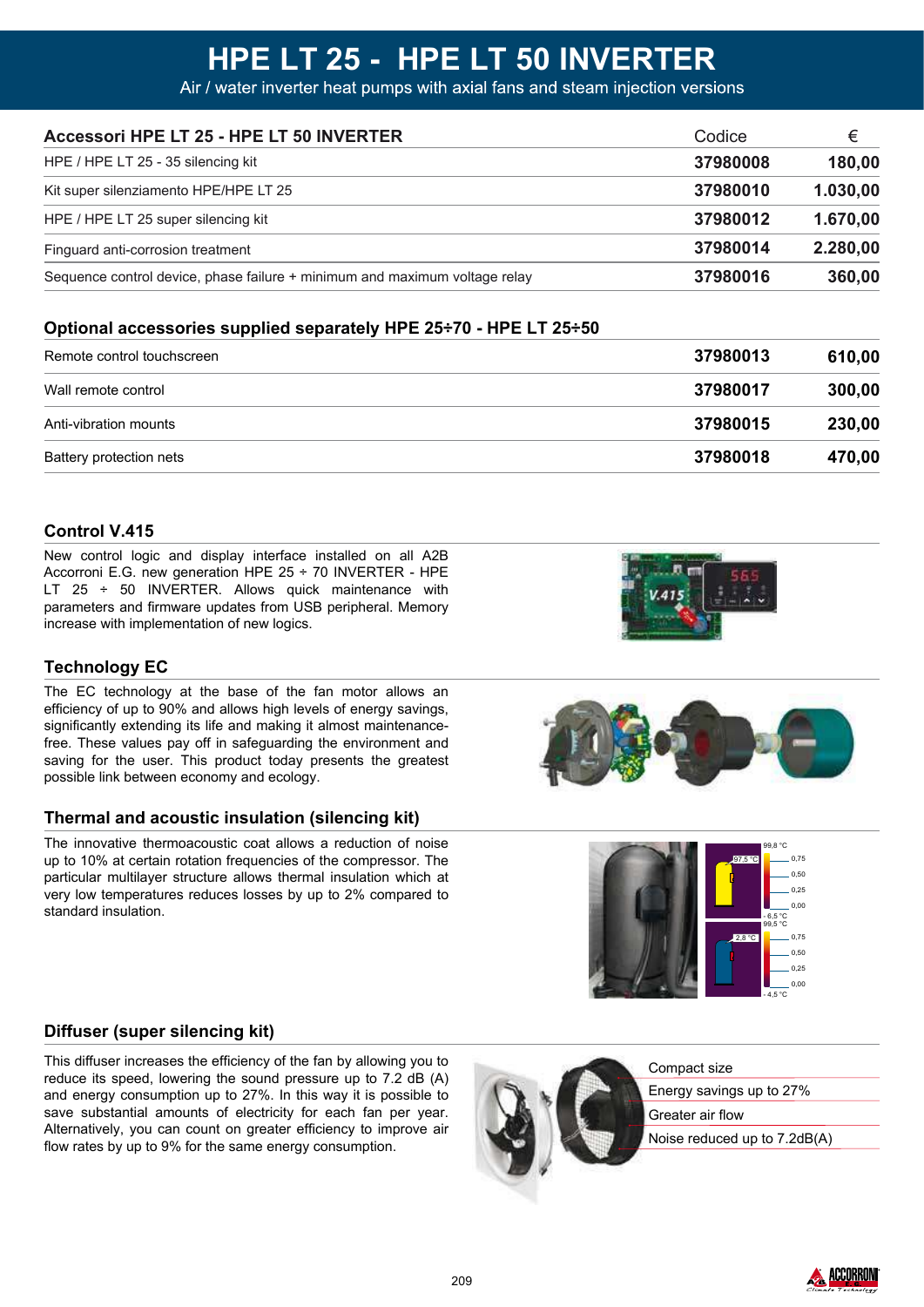#### **New circulation pumps**

Over 90% of wet rotor circulation pumps currently on the market will soon no longer be able to be sold due to the entry into force of the EcoDesign directive which imposes increasingly restrictive requirements on energy efficiency. In the future, only EC pumps with high efficiency and very low electricity consumption will have to be used; the transition to this last generation therefore guarantees security for the future and immediate convenience. The pumps adopted (optional) have synchronous motor according to ECM technology with maximum efficiency and high starting torque, automatic release function, integral motor protection and error signaling.

#### **HPE 50F INVERTER**

HPE 50F INVERTER has a fixed 50 Hz on-off compressor and an inverter with a displacement of 20% greater than the size 0250 inverters, with a working range between 36 and 96 Hz (20% more than 30 and 80 Hz). This involves a minimum of 36Hz (1 inverter compressor at minimum) up to a maximum of 146 Hz = 50Hz + 96Hz (compressor on-off and inverter compressor at maximum). Also in this case, depending on the external temperature, the maximum capacity is appropriately modulated in order to increase efficiency.

#### **Dimensions HPE LT 25 - HPE LT 50 INVERTER**



| <b>HPE LT INVERTER</b>      | HPE LT 25 | HPE LT 50 |  |
|-----------------------------|-----------|-----------|--|
|                             | 1198      | 1198      |  |
|                             | 1198      | 1198      |  |
|                             | 1673      | 1745      |  |
| H Super silenced version    | 1915      | 1915      |  |
| $\sim$ $\sim$ $\sim$ $\sim$ |           |           |  |

*values in mm*





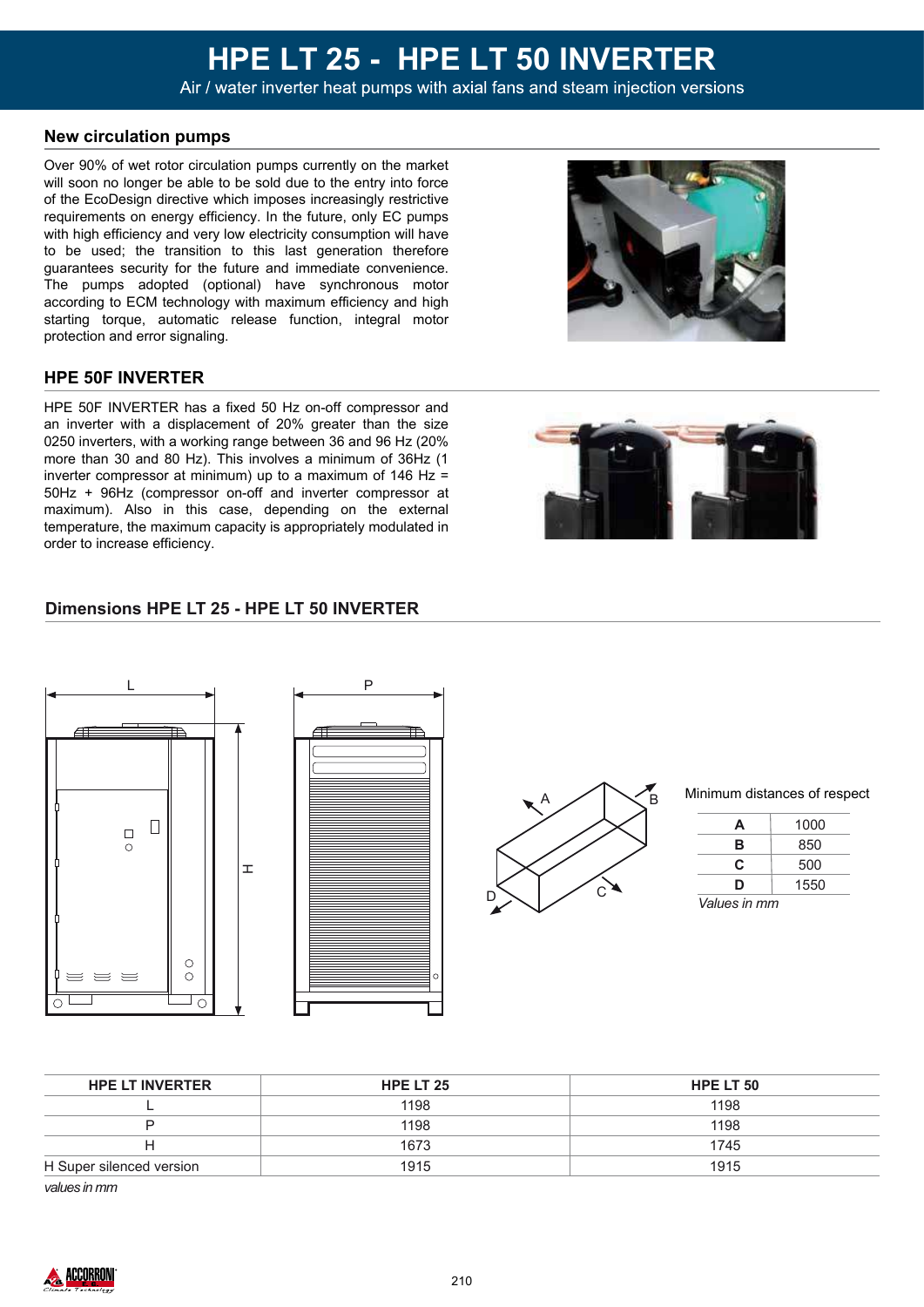## **1 - HPE INVERTER system diagram for the production of heating, air conditioning and DHW**

## **System regulation mode:**

multizone with management double set point fixed point on radiant panels main area



#### LEGEND

| 图            | sanitary water mixer               |
|--------------|------------------------------------|
| $\bar{\phi}$ | dial thermometer                   |
| φ            | pressure gauge 0 - 6 bar           |
| ∞            | loading unit with pressure reducer |
| 8            | safety valve set at 3 bar          |
| ţ            | air bleed valve with tap           |
| ∀            | mechanical Y filter                |
| 囟            | non-return valve                   |
|              |                                    |

| 网                       | shut-off gate valve                       |  |
|-------------------------|-------------------------------------------|--|
| 恩                       | 2-way motorized valve                     |  |
| ₩                       | sand trap filter                          |  |
| 国次                      | 2-position motorized 3-way valve          |  |
| $\overline{\mathbf{s}}$ | immersion NTC type temperature probe      |  |
| 舉                       | external management control               |  |
| 函                       | 3-way thermostatic anti-scald valve       |  |
|                         | multifunction touch screen remote control |  |
|                         |                                           |  |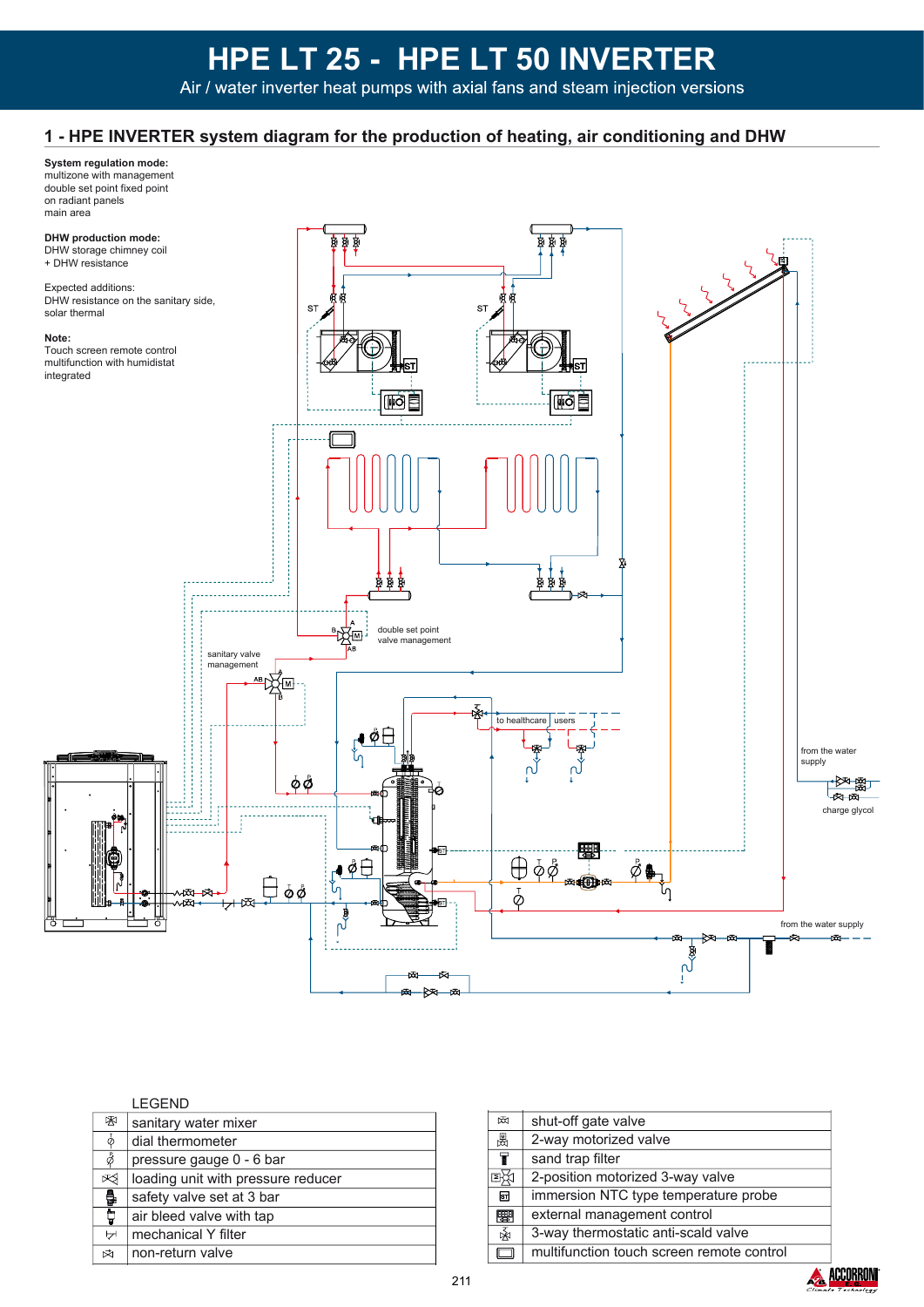### **2 - HPE INVERTER system diagram for the production of heating, air conditioning and DHW**

System description: Hot / Cold mode, touch screen remote control with hardware expansion unit for mixing and heating management. Remote touch screen control for supervisor management, each zone is controlled by DRAL NET with SB which activates the booster pump (one for each thermostated zone) remote probe on the system puffer. Mixing probe on the floor system side. DHW production mode - Integration: Plant side resistance.



|                         | LEGEND                              |
|-------------------------|-------------------------------------|
| T                       | filter with removable cartridge     |
| ⊠                       | loading unit with pressure reducer  |
| ्रेळ                    | drain cock                          |
| $\overline{\vec{A}}$    | 3 bar safety valve                  |
| 两                       | shut-off valve                      |
| 凶                       | lnon-return valve                   |
| $\bar{\phi}$            | lthermometer                        |
| ढ़ै                     | pressure gauge 0 - 6 bar            |
| 啝                       | 3-way thermostatic anti-scald valve |
| $\cancel{\preccurlyeq}$ | flux regulator                      |
| ₩                       | domestic hot water mixer            |
| 厨                       | immersion NTC temperature probe     |
| D                       | pump                                |
| 뮍                       | 2-position motorized 3-way valve    |

|     | remote keypad remote control touch screen |
|-----|-------------------------------------------|
|     | expansion valve                           |
|     | Ivent valve                               |
| rБм | differential by-pass valve                |
| ō   | flow switch                               |